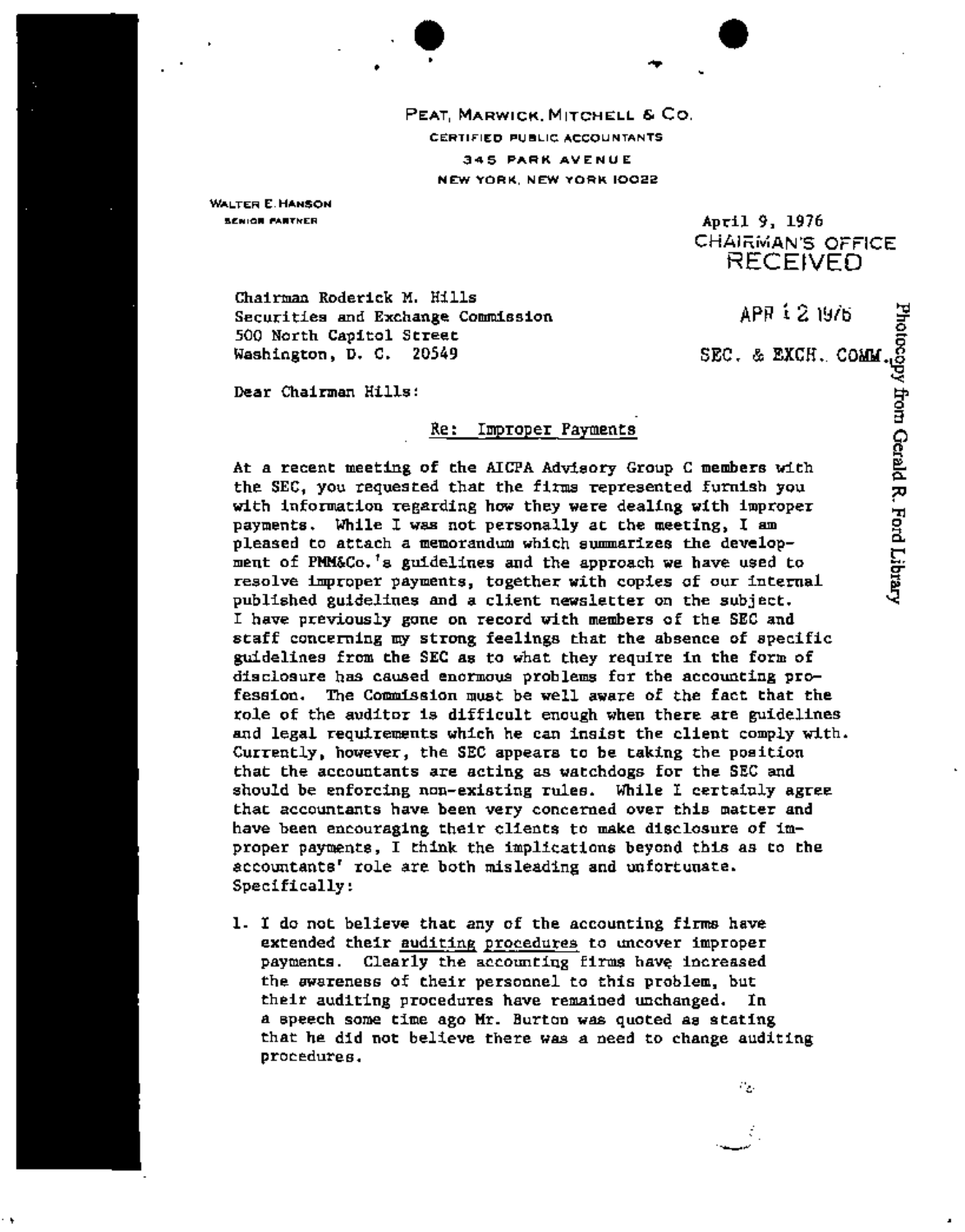Chairman Roderick M. Hills April 9, 1976 Page Two

2. Once a determination has been made that any improper payments are not sufficiently material to require disclosure in the financial statements, the accountant may render advice but he is not in a sound position to go beyond this point. It is difficult to convince clients of the need to disclose when the accountant can only point to speeches given by SEC officials or published reports of the actions of others. This becomes even more difficult when legal counsel advises their clients that the Federal Securities Laws and Regulations apparently do not require the types of disclosures that are being advocated informally by the Commission and its staff.

I recognize full well that this entire area is evolving and involves considerations that are extremely far reaching. Thus I recognlze why the Commission may have difficulty in concluding on what disclosure or other requirements should be embodied in rules and regulations. Nevertheless, I believe that under the circumstances the SEC's position has not been responsible. It will have serious longer range detrimental effects on the accounting profession and its ability to deal effectively in its public role if the SEC continues to attempt to put the burden of acting as a watchdog on the profession without more definitive guidelines. For the Commission to indicate publicly that the accountants have developed new procedures to uncover illegal payments when such is not the case is most unwise and unfortunate.

I hope that the enclosed material will assist you in establishing guidelines on improper payments. If we can be of further assistance, we would be pleased to hear from you.

| I

Sincerely yours,

 $\frac{1}{2}$  . In WEH:ebs  $\mathfrak{l}$  //  $\mathfrak{l}$ 

Enclosures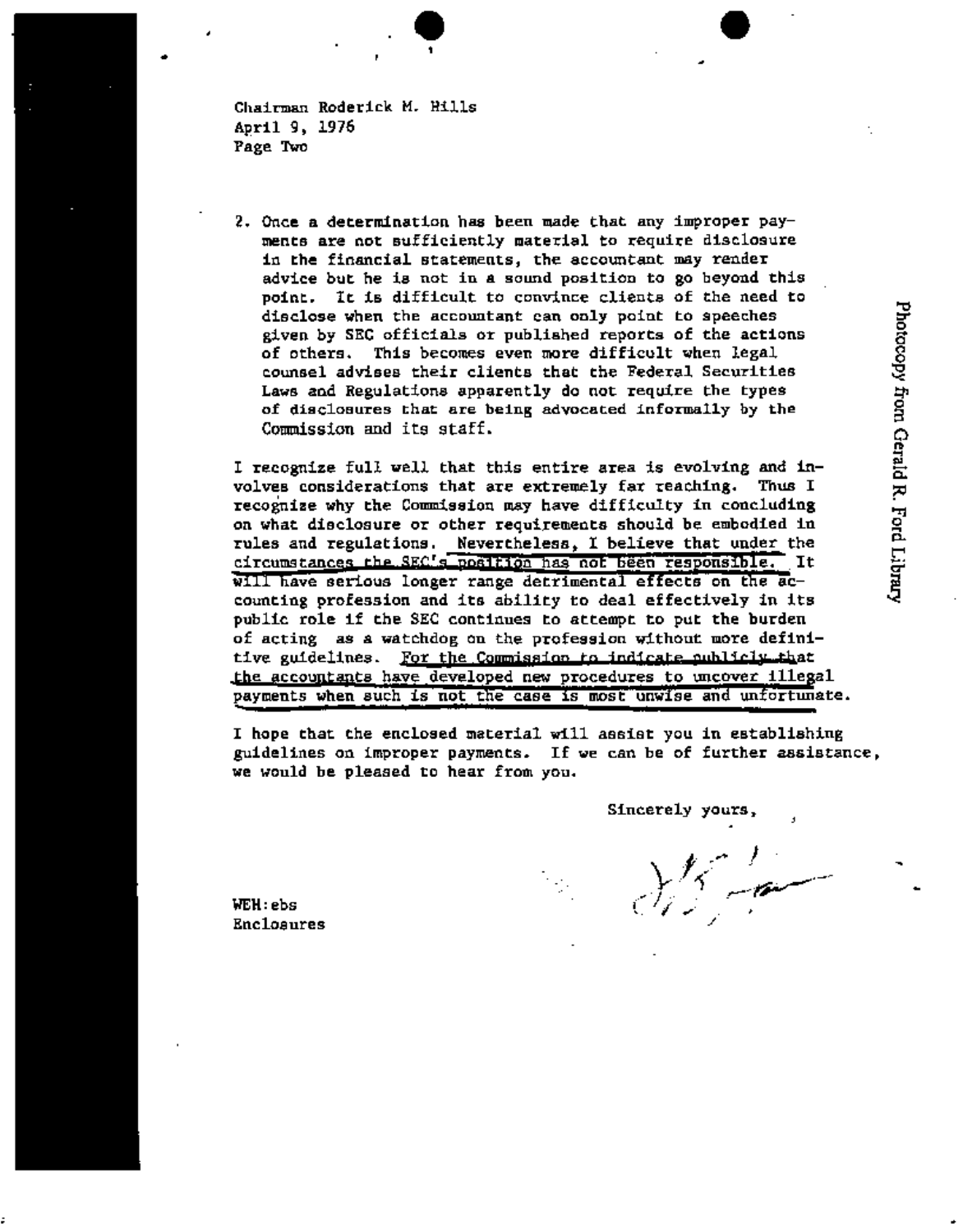Memorandum Regarding Development of PMM&Co. Guidelines and Approach Used by PMM&Co. to Resolve Improper Payment Problems

. . . . . . <del>.</del>

.

The revelations of illegal corporate political contributions in connection with the so-called Watergate investigation provided the initial impetus of concern about improper payments. In addition, as the energy crisis brought about higher prices for petroleum products,countries in the Middle East began to purchase large amounts of military equipment. During 1974 significant commission arrangements with agents in the Middle East surfaced and in July of that year the Department of Defense issued an article entitled "Agents' Fees in the Middle East." However, it was not until the United Brands case broke in April 1975 that the seriousness of the potential problems began to be appreciated. (For a history of this subject, see "The Corporate Watergate," a special report published in October 1975 by the Investor Responsibility Research Center, Inc.)

PMM&Co. took steps throughout 1975 and is continuing in 1976 to alert its professional personnel and clients about concerns over improper payments:

- g Five SEC Partner Reports were issued to U.S. partners from April through September 1975.
- $\bullet$  . In June 1975 an Ad Hoc committee was formed in the Department of . Professional Practice - Accounting and Auditing (the "Department") to resolve client questions and problems in the area of improper payments.
- During the Summer and Fall of 1975 discussions on this topic were held at the Firm's senior technical committee meetings.
- At meetings around the world of PMM&Co. partners, the concern about improper payments was explained so as to build up an awareness of the potential problems throughout PMM&Co. Such meetings involved partners in several parts of the world including Continential Europe, Latin America, Canada, South America, and the Caribbean. In addition to these international partnership meetings, several regional meetings of U.S. partners were held which included discussions about improper payments.
- In December 1975 PMM&Co. issued Auditing Standards Bulletins No. 1975-11 and No. 1975-13 to provide guidance to the auditor on improper payments. (Auditing Standards Bulletins are not meant for distribution outside **PMM&Co.)**
- e To promote a better understanding among PMM&Co. clients and to provide some guidance in dealing with improper payments, a special edition of Executive Newsletter was issued on this topic in February 1976.

The Department closely monitors developments and disclosures in the area of improper paymen ts :

**0** Speeches delivered by SEC officials are studied in order to appreciate the most current SEC attitude.

..'2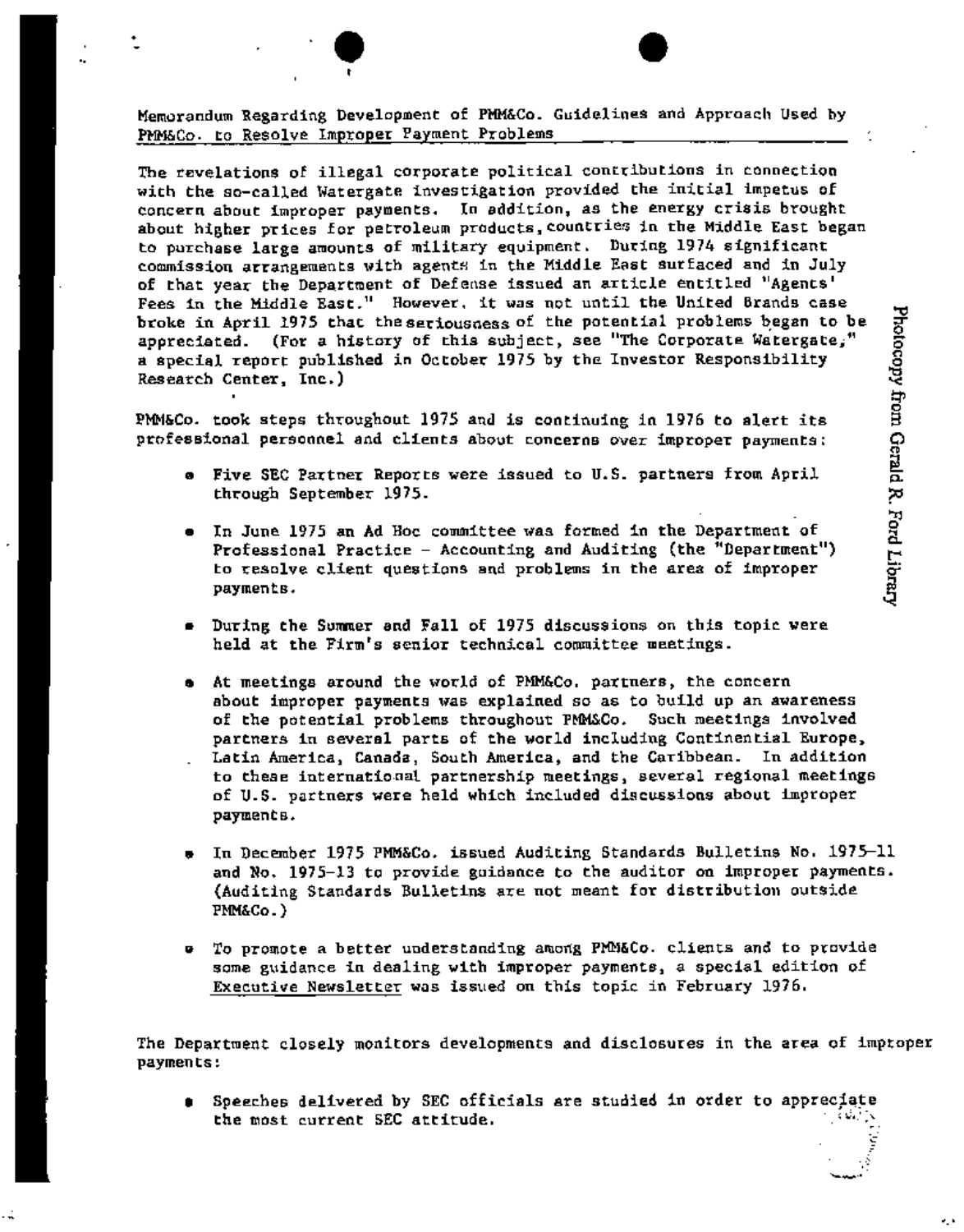- Congressional hearings and testimony are also followed.
- Selected Form 8-K and other SEC filings are reviewed.
- @ Disclosures and articles reported in The New York Times and Wall Street Journal, as well as certain other periodicals, are reviewed. Such reports are maintained in a newspaper clipping file for reference.

=r

cr

• i .e

Attached to this memorandum is an exhibit of the documents issued by PMM&Co. on the subject of improper payments. The documents are also attached.

Auditing Standards Bulletins (ASB) No. 1975-11 and No. 1975-13 represent PMM&Co. $\frac{56}{65}$ <br>official policies on improper payments. ASB 1975-11 states: "The ordinary ...<br>examination of financial statements performed in acc official policies on improper payments. ASB 1975-11 states: "The ordinary examination of financial statements performed in accordance with generally accepted auditing standards is not specifically designed to discover improper Fon payments." Furthermore, PMM&Co. "...does not believe there is a professional obligation to extend audit tests for the purpose of attempting to discover improger payments. Nevertheless, in view of the extensive attention currently focused on $\frac{\alpha}{\alpha}$ improper payments, the Firm believes the auditor should advise and counsel top  $\frac{1}{2}$ management about such payments." Consultation about improper payments is  $\overline{p}$ normally carried out at the parent company level and may be extended to subsidiaries and divisions (including foreign operations) at the discretion of the engagement<sup>9</sup> partner. ~.

On page 3 of ASB 1975-11 it is noted that a revised client representation letter<u>e</u> has been prepared which deletes reference to "illegal payments and political contributions." For a very short period of time PMM&Co.'s standard representation letter required management to make a written representation about its knowledge of "illegal payments and political contributions." Several problems were encountered in requesting such a representation. Management was frequently not in a position to represent that certain payments were legal because the legality of payments may sometimes only be determined by litigation. Thus, management.may have no basis for making such a representation. Moreover, it was determined that at times the word "illegal" was too restrictive because certain payments, although technically legal, could nevertheless be construed to be improper. In addition, client representations contained in the standard letter relate to the financial statements taken as a whole with due regard to the related measures of materiality. Thus, an illegal political contribution of, say, \$i0,000 may be immaterial to the financial statements, but may indeed be material in another context. In light of these problems, PAN&Co, decided to remove the written representation of "illegal payments and political contributions" and substitute the approach set forth in ASB 1975-11, which PMM&Co. believes results in a candid and satisfactory consideration by clients and auditors of the current public concern over improper payments.

Page 4 of ASB 1975-11 states: "Definitive guidelines for disclosing improper payments have not been established. Pending the issuance of such guidelines, the Department of Professional Practice - Accounting and Auditing should be consulted when an improper payment comes to the auditor's attention." A general overview of the Department's approach is described below.

-2-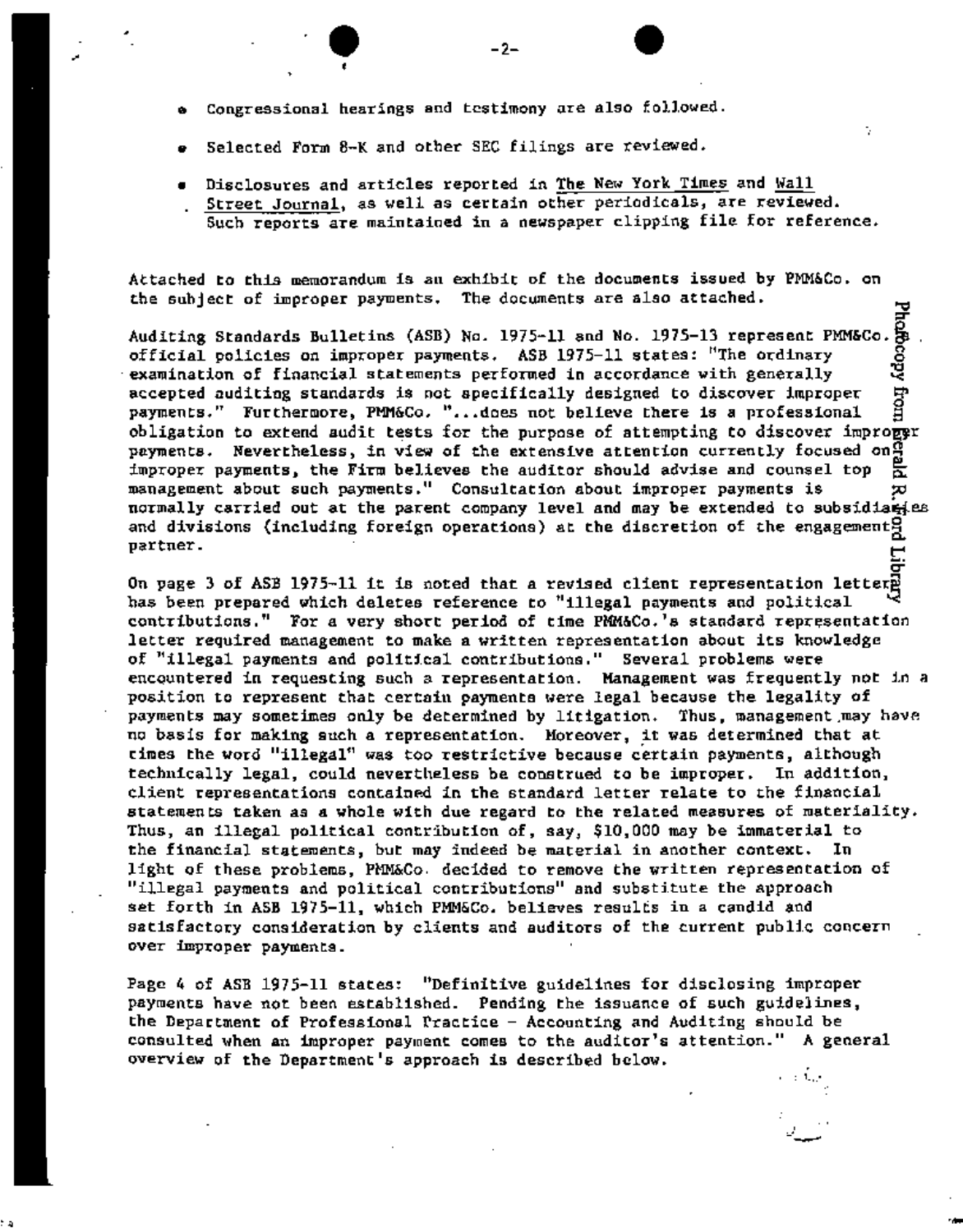The partner in charge of the Department's Office Advisory Group coordinates the consultation regarding clients' improper payment problems. This coordination helps to ensure that PAN&Co. employs a consistent approach in resolving such problems. PMM&Co.'s in-house legal counsel is frequently involved in the resolution of inquiries, and the senior partner is advised of client problems and is personally involved in major or complex issues.

When an improper pa~nent problem is brought to the Department's attention, information is sought about the mature, purpose, recipient, and amount of payment.  $\maltese$ Some common questions include: O O

Q Is the payment legal?

f

- o Who knew, approved, or condoned it?
- a How was the payment made (i.e., cash, check, secret bank account, etc.)?
- $\bullet$  Was the payment recorded and described properly in the books (i.e., was  $\frac{\ }{\Theta}$ the internal control system circumvented)? Ford Library
- Are the payments continuing or have they been stopped?
- o What is the potential liability to the company due to fines, damages, taxes, penalties, etc.?
- What amounts of assets and income are at risk?
- o Where the tax returns prepared properly?

If, based on responses to the above questions and any other relevant information, it is concluded that the payment(s) in question is indeed improper or that the propriety of the payment is substantially in doubt, PMM&Co. would consider proceeding as follows, depending on the nature and materiality of the amount:

- e Request management to seek advice of legal counsel.
- **<sup>Q</sup>**Request management to advise audit committee so it, together with legal counsel, can give the problem appropriate consideration in order to formulate judgments about corrective action, disclosure, etc.
- o Recommend that consideration be given to making a special investigation of possible improper payments.
- **<sup>Q</sup>**Recommend that the board of directors be advised of the problem and obtain the board's concurrence with the course of action suggested by management, legal counsel, and the audit committee.

After obtaining a reasonable understanding of the facts and potential consequences, an audit judgment is made as to whether the payment in question is material in the

> . . "/2 °

,J  $\mathcal{A}=\mathcal{A}+\mathcal{B}$